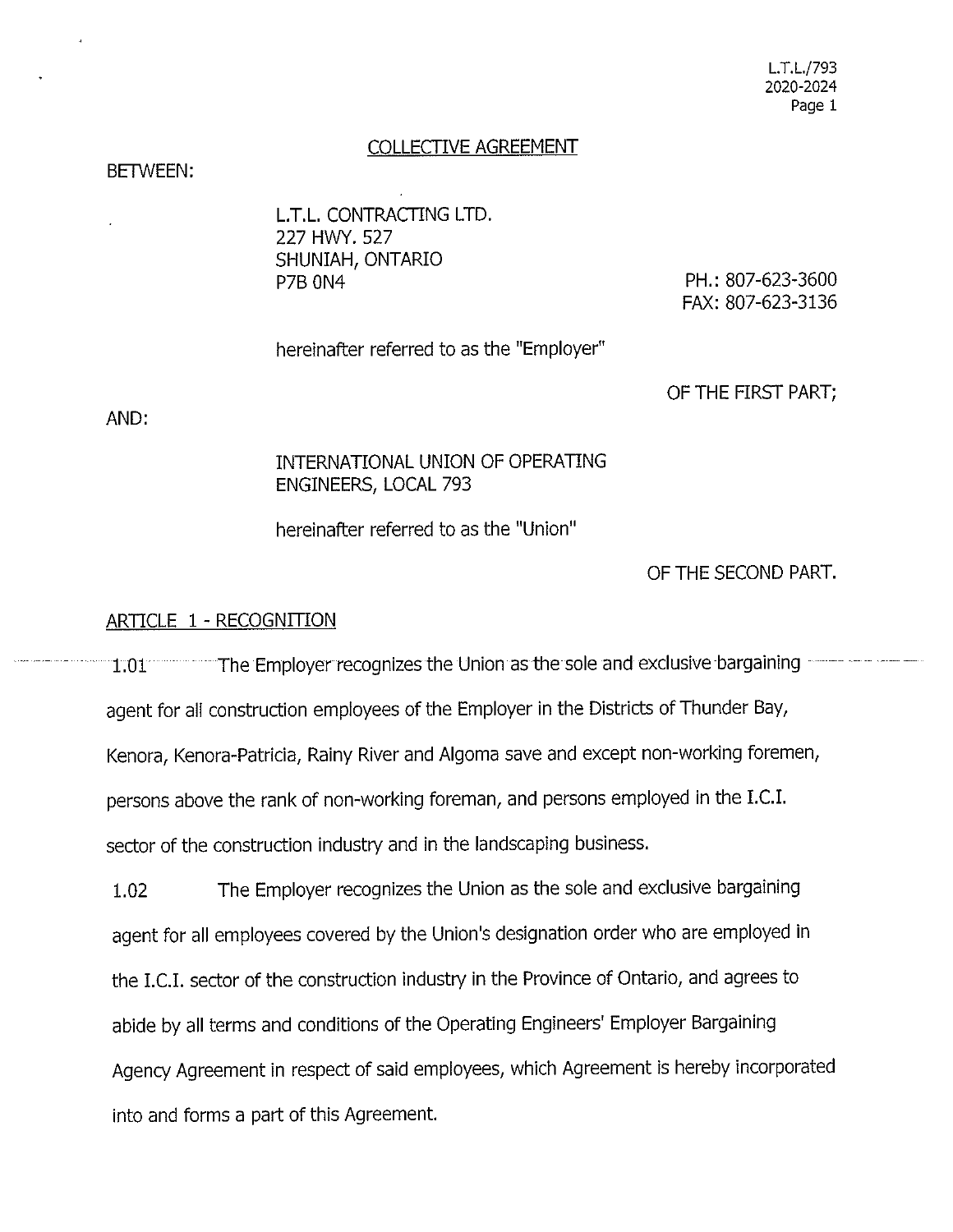#### ARTICLE 2 - MANAGEMENT RIGHTS

2.01 The Union agrees that it is the exclusive function of the Employer :

(a) to conduct its business in all respects in accordance with its commitments and responsibilities, including the right to manage the jobs, locate, extend, curtail, or cease operations, to determine the number of men required at any or all operations, to determine the kinds and locations of machines, tools and equipment to be used and the schedules of production, to judge the qualifications of employees, and to maintain order, discipline and efficiency;

(b) to hire, discharge, classify, transfer, promote, demote, and lay off, suspend or otherwise discipline employees, provided that a claim by an employee that he has been discharged, suspended or disciplined without reasonable cause shall be subject to the provisions of the grievance procedure;

(c) to make, alter from time to time, and enforce rules of conduct and procedure to be observed by the employees;

and it is agreed that these functions shall not be exercised in a manner inconsistent with the express provisions of this Agreement.

#### ARTICLE 3 - GRIEVANCE PROCEDURE

3.01 (a) The parties to this Agreement are agreed that it is of the utmost importance to adjust grievances as quickly as possible. A grievance is defined as any dispute, difference or controversy relating to the interpretation or alleged violation of this Agreement.

(b) (i) The nature of the grievance, the remedy sought and the section or sections of the Agreement which are alleged to have been violated shall be set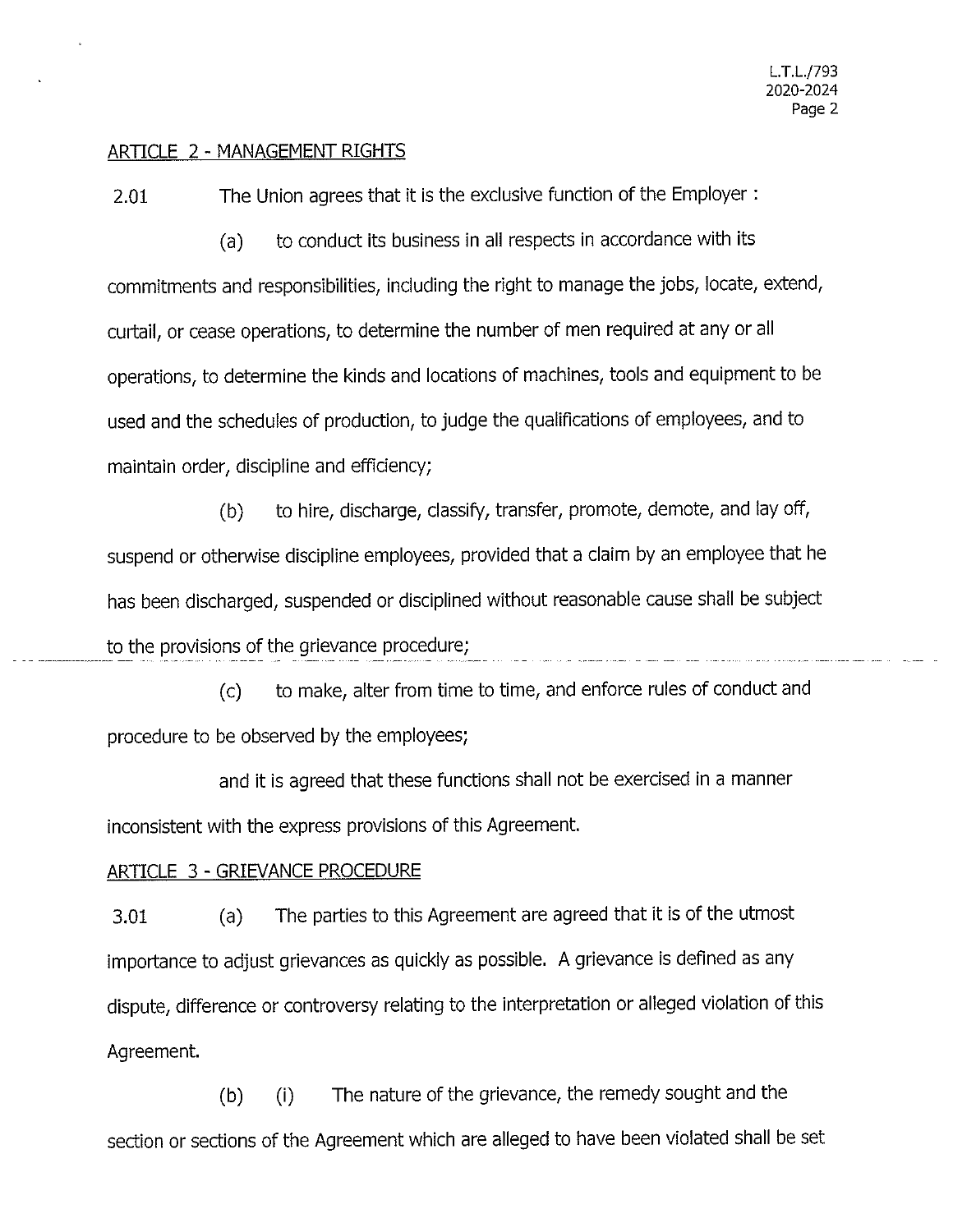out in the written record of the grievance and may not be subject to change in later steps.

(ii) In determining the time which is allowed in the various steps, Sundays and holidays shall be excluded, and any time limits may be extended by agreement in writing.

(iii) If advantage of the provisions of Articles 3 and 4 hereof is not taken within the time limits specified herein, or as extended in writing, as set out above, the grievance shall be deemed to have been abandoned and may not be re-opened.

3.02 It is understood and agreed that an employee does not have a grievance until he has discussed the matter with his foreman and given him an opportunity of dealing with the complaint. An employee may have his Steward or Business Representative present if he so desires.

3.03 Employee grievances properly arising under this Agreement shall be adjusted and settled as follows:

Step 1 - Within five (5) working days after the circumstances giving rise to the grievance occurred or originated, the aggrieved employee may, with his Steward if he so desires, present his grievance in writing to the Superintendent. Should no settlement satisfactory to the employee be reached within two (2) full working days, the next step in the grievance procedure must be taken within two (2) full working days thereafter.

Step 2 - The employee may submit his grievance to the Business Representative and he, in turn, may submit it to the General Manager, in an endeavour to settle the grievance. If a satisfactory settlement is not reached within one week from the date it is submitted to the General Manager and if the grievance is one which concerns the interpretation or alleged violation of this Agreement, the grievance may be submitted to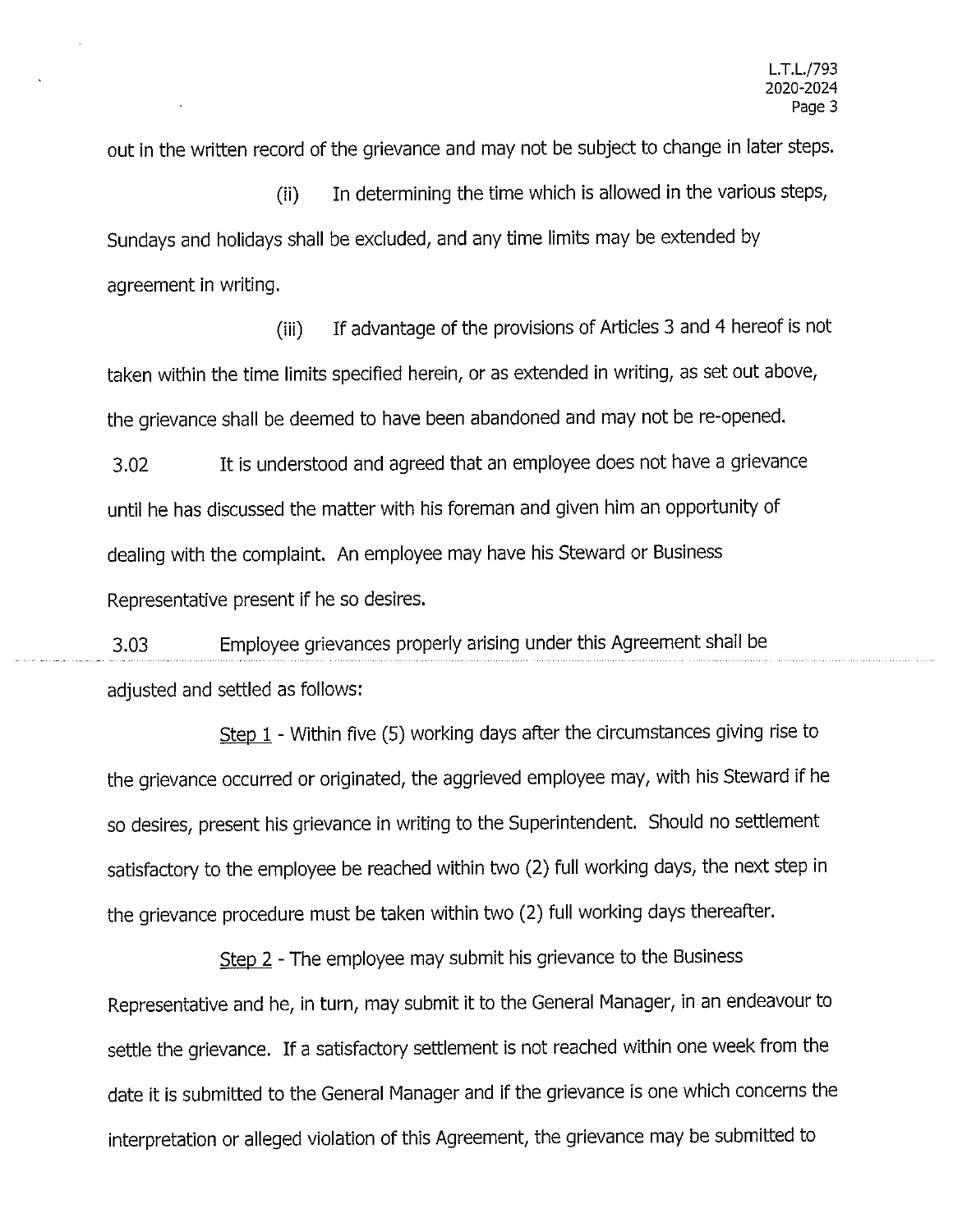arbitration as provided in Article 4 below, at any time within fourteen (14) days thereafter, but not later.

#### ARTICLE 4 - ARBITRATION

4.01 Where a difference arises between the parties relating to the interpretation, application or administration of this Agreement, including any question as to whether a matter is arbitrable, or where an allegation is made that this Agreement has been violated, either party may after exhausting the Grievance Procedure established by this Agreement, notify the other in writing of its desire to submit the difference or allegation to arbitration. The notice shall be delivered to the other party within the time period provided in Article 3.03.

4.02 The parties shall, after notification of desire to submit to arbitration has been delivered, meet and attempt to select an arbitrator who is acceptable to both parties. If the parties are unable to agree on an arbitrator either party may, fifteen (15) days after the delivery of a notification of a desire to submit to arbitration, send a notification of a desire to submit to arbitration, send a letter to the Minister of Labour for the Province of Ontario requesting the Minister to appoint an arbitrator to deal with the grievance. If forty-five ( 45) days should elapse after the delivery of a notice of desire to submit to arbitration without either party having delivered to the Minister a written request for the appointment of an arbitrator then the request for arbitration will be deemed to have been abandoned, forfeited and waived and no arbitrator will have a jurisdiction to consider the grievance.

4.03 The arbitrator shall hear and determine the difference or allegation and shall issue a decision and the decision shall be final and binding upon the parties and upon any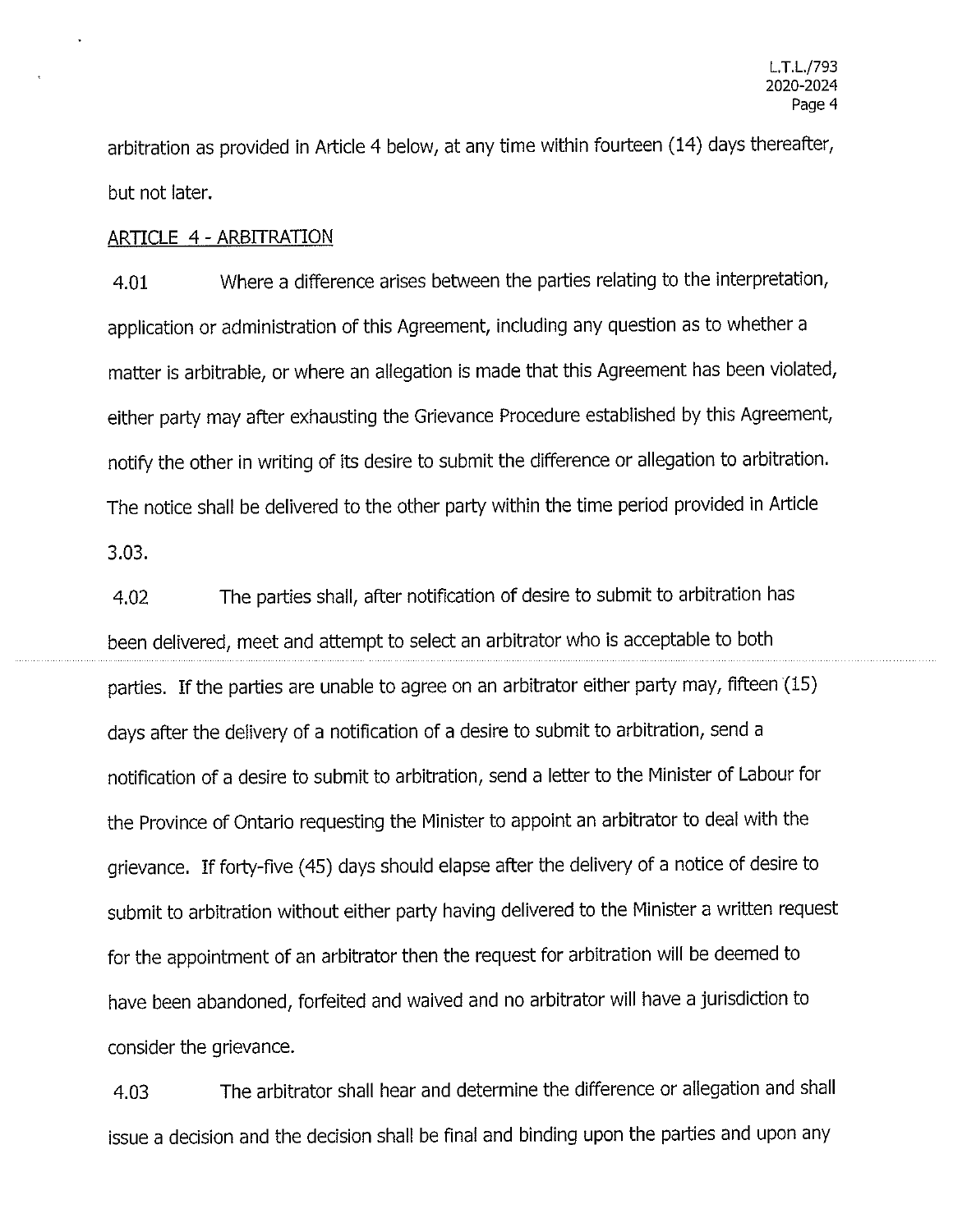employee affected by it.

4.04 Each of the parties hereto will jointly share the expenses of the arbitrator, if any.

4.05 The arbitrator shall not be authorized to make any decision inconsistent with the provisions of this Agreement, nor to alter, modify or amend any part of this Agreement.

4.06 All arbitration hearings under this Collective Agreement will be held in the City of Thunder Bay.

## ARTICLE 5 - MANAGEMENT GRIEVANCES - UNION GRIEVANCES

5.01 It is understood that the Employer may file a grievance with the Union and that if such complaint is not settled to the satisfaction of the parties concerned, it may be treated as a grievance and referred to arbitration in the same way as a grievance of an employee. Such grievances will be submitted to the Business Representative of the Union within five working days after the circumstances giving rise to the grievance occurred or originated.

5.02 A Union policy grievance, which is defined as an alleged violation of this Agreement involving all or a substantial number of employees in the bargaining unit, in regard to which a substantial number of employees have signified an intention to grieve, or a grievance involving the Union itself regarding the application or interpretation of this Agreement, may be brought forward in writing at Step 2 of the grievance procedure at any time within five (5) full working days after the circumstances giving rise to such policy grievance occurred, and if it is not settled at this stage, it may go to a Board of Arbitration in the same manner as a grievance of an employee.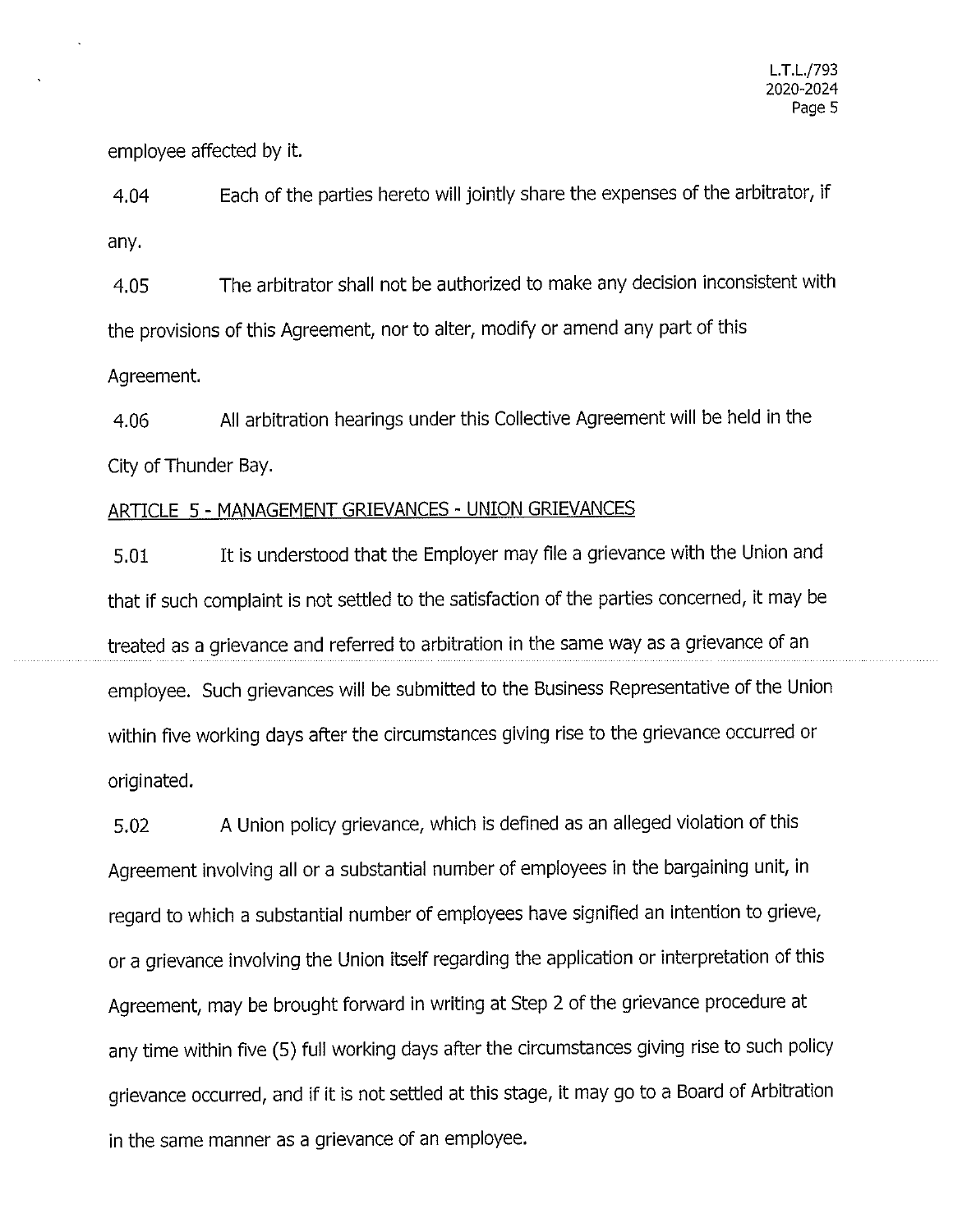### ARTICLE 6 - UNION SECURITY

6.01 During the lifetime of this Agreement the Employer shall deduct from the pay of all employees covered by this Agreement, and students after ninety (90) calendar days continuous employment, on the first pay day of each calendar month, such sum as may be uniformly assessed by the Union's Constitution and By-Laws as Regular Monthly Union Dues, Working Dues and yearly Assessments, and shall remit same to the Financial Secretary of the Local Union by the fifteenth (15th) day of the month following the month in which the hours have been earned. The said sum shall be accepted by the Union as the Regular Monthly Union Dues and Working Dues and yearly Assessments for those employees who are or shall become members of the Union, and the sums so deducted from non-members of the Union shall be treated as their contribution towards the expenses of maintaining the Union. The Employer shall, when remitting such dues and assessments, name the employee from whose pay such deductions have been made and also the names of any employees who have left the employment of the Employer since the last payment.

6.02 Where an employee authorizes the Employer in writing to deduction Union Initiation Fees from his pay, the Employer will honour such authorization.

6.03 The Employer will be free to re-call or re-employ any and all former employees for work coming under this Agreement and such employees will have freedom of movement to work on any job or location with the employer, coming under this Agreement.

### ARTICLE 7 - NO STRIKES - NO LOCKOUTS

7.01 During the lifetime of this Agreement, the Union agrees that there will be no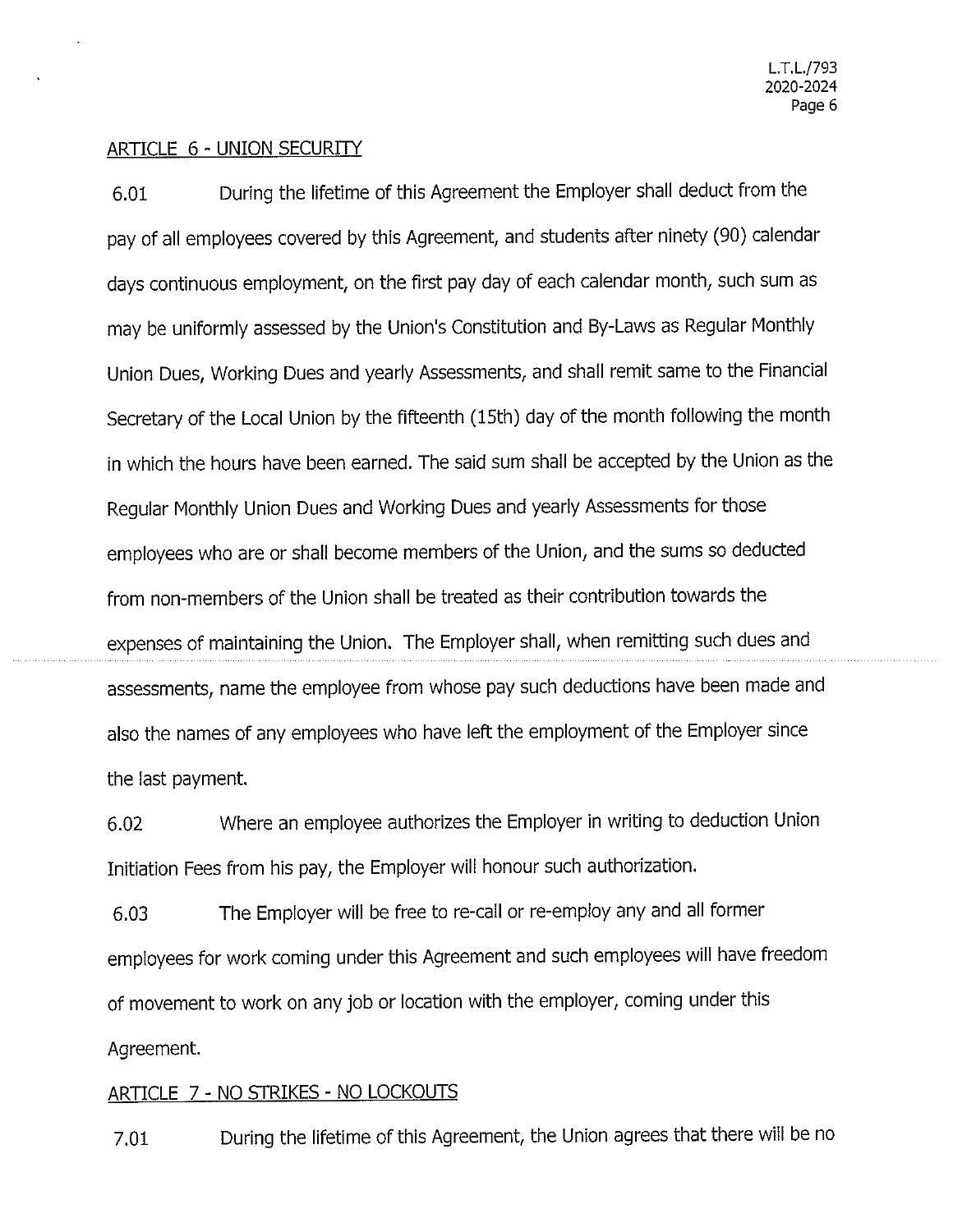strikes, slowdown or picketing or any act which will interfere with the regular schedule of work, and the Employer agrees that there will be no lockout. The Employer shall have the right to discharge or otherwise discipline employees who take part in or instigate any strike, picketing or slowdown or any other act which interferes with the regular schedule of work.

7.02 The Union agrees that it will not involve the Employer in any dispute which may arise between the Union and any other Company and the employees of such other Company.

### ARTICLE 8 - STEWARDS

8.01 The Employer agrees to recognize a Steward appointed or elected by the Union on any project where it has been agreed by the Employer and the Union that the appointment of a Steward is necessary for the project. It is understood that the Employer will not be obliged to recognize any Steward until it has been informed in writing by the Union of the appointment of such Steward, and it is further agreed by the Union that it will select Stewards from among the long-term and experienced employees who are familiar with the Employer's operations.

8.02 The Union acknowledges that Stewards have regular duties to perform as employees of the Employer and that they will not leave their regular duties for the purpose of attending to Union business without first obtaining the permission of their foreman or immediate supervisor. Before resuming their duties on behalf of the Employer, such employees will report to their foreman or immediate supervisor.

8.03 The Business Representative of the Union shall have access to any of the jobs of the Employer during working hours where employees covered by this Agreement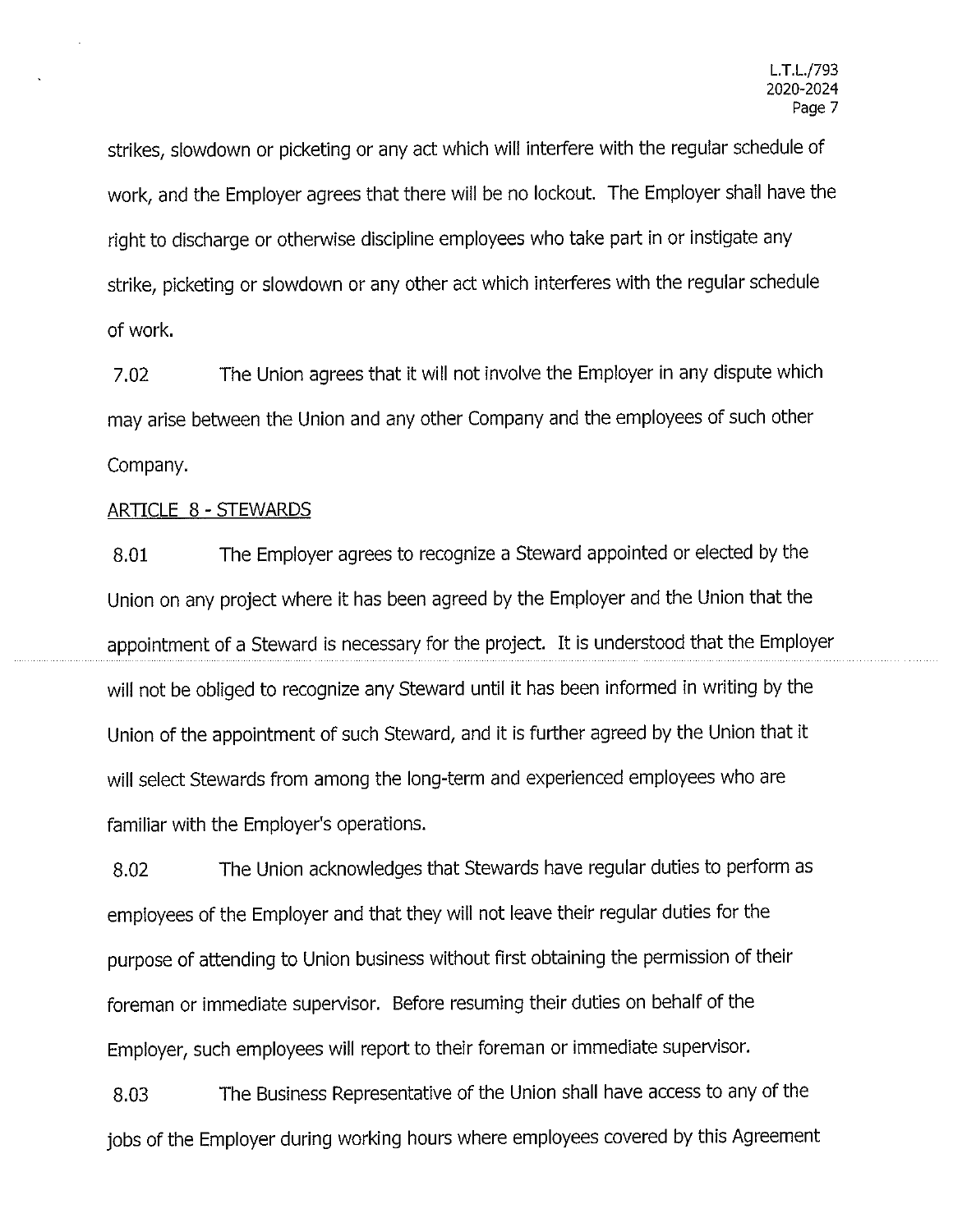are employed, provided he has secured the prior approval of the Superintendent or his designated representative.

## ARTICLE 9 - UNION CO-OPERATION

9.01 The Union agrees to co-operate with the Employer in maintaining and improving safe working conditions and practices.

## ARTICLE 10 - PAYMENT OF WAGES

10.01 Wages shall be paid by cash, cheque or by direct deposit to the employee's account at the Bank of Nova Scotia, or the Royal Bank of Canada every two weeks on Friday for the two week pay period ending at midnight of the previous Saturday. Statement of earnings will be available at the Employer's office for pickup or will be delivered to the job site if requested.

## ARTICLE 11 - VACATION PAY AND STATUTORY HOLIDAY PAY

11.01 Vacation pay and Statutory Holiday Pay shall be credited bi-weekly to each employee covered by this Collective Agreement, at the rate of nine percent (9%) of gross earnings, and income tax will be deducted bi-weekly.

It is understood that Vacation Pay credits will be paid to employees according to the Employment Standards Act.

It is further understood that five percent (5%) of the previously mentioned nine percent (9%) of gross earnings is to be considered in lieu of Statutory Holiday Pay. 11.02 All work performed on the following Holidays will be paid for at the overtime

rate of pay established in Article 13 of this Agreement:

New Year's Day Good Friday Victoria Day Dominion Day Family Day

Civic Holiday Labour Day Thanksgiving Day Christmas Day Boxing Day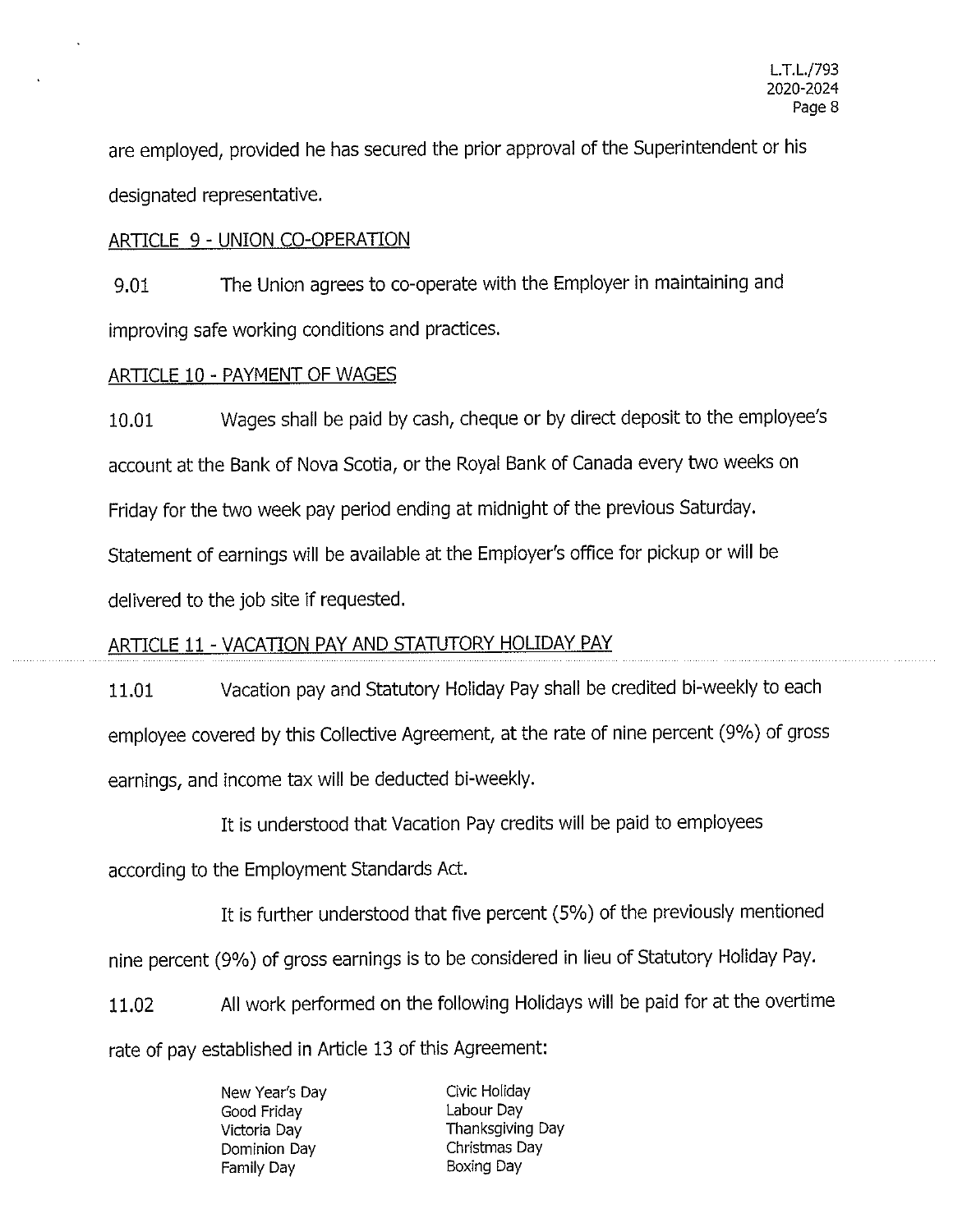11.03 It is understood that when a holiday falls in the middle of the week the Employer, after consultation with the Steward, will have the option of scheduling the holiday on the Friday or Monday of the weekend preceding or following the holiday. Advance notice of at least one (1) week will be given with respect to the date scheduled. The scheduled day will be in lieu of the holiday and no overtime will be paid for work done on the actual day of the holiday.

### ARTICLE 12 - HOURS OF WORK

12.01 The standard hours of work for all employees engaged in road work and work incidental thereto shall be fifty-five (55) hours per week exclusive of travelling time to and from the job.

The standard hours of work for all employees engaged in sewer and watermain work shall be fifty (50) hours per week exclusive of travelling time to and from the job.

### ARTICLE 13 - OVERTIME

13.01 Overtime at the rate of one and one-half (1 ½) times the employee's regular hourly rate shall be paid for all hours worked in excess of the standard hours as set out in Article 12.

### ARTICLE 14 - REPORTING ALLOWANCE

14.01 Where an employee reports for work in the morning at the regular starting time and is prevented from working due to inclement weather, he shall be entitled to a minimum payment of two (2) hour's pay at his regular hourly rate as stand-by pay or for the time he is actually required by the Employer to stand by if it is longer than two (2) hours.

The above shall not apply if the employee is notified by his Employer one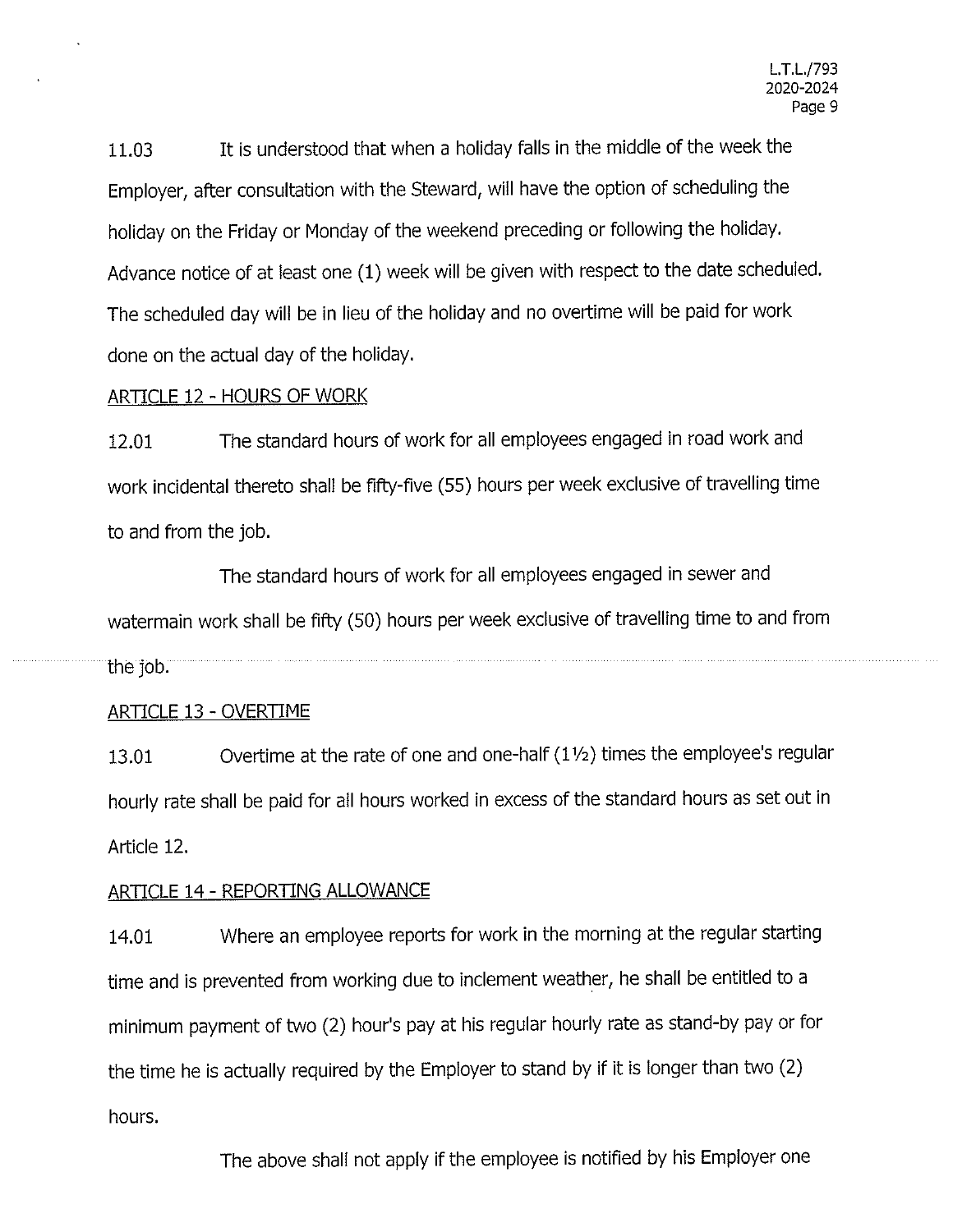(1) hour prior to the regular starting time.

#### ARTICLE 15 - ROOM AND BOARD

15.01 On out of town jobs where the employee is required by the Employer to stay out of town overnight, the Employer will provide suitable free room and board, or at the employee's option, will provide a daily living allowance effective April 1, 2020 of one hundred and ten dollars (\$110.00) per day worked in lieu of suitable free room and board, for the duration of the contract.

15.02 By mutual agreement between the Employer and the employee, the Employer will provide suitable accommodations and a meal allowance of fifty five (\$55.00) tax free, effective April 1st, 2020, and fifty-six dollars (\$56.00) effective April 1st, 2021, and fifty-seven dollars (\$57.00) effective April  $1<sup>st</sup>$ , 2022, and fifty eight dollars (\$58.00) effective April 1<sup>st</sup>, 2023 to employees for each scheduled working day, in lieu of suitable free room and board.

### ARTICLE 16 -TRAVEL ALLOWANCE

16.01 When an employee is sent to a job more than fifty (50) miles outside the City Limits of Thunder Bay, he shall receive one (1) hour's pay for the first fifty (50) miles travelled to the job, and one (1) hour's pay for every fifty (50) miles travelled thereafter, and the same on completion of the job to return to Thunder Bay. Each employee will be entitled to only one return travel allowance per job. Employees hired on the job site or living within fifty (50) miles of the job site shall not be entitled to a travel allowance.

#### ARTICLE 17 - COMMUTING ALLOWANCE

17.01 When an employee is required to commute to a job site from a marshalling point, the first one-half (1/2) hour will be free, then the employee will be paid straight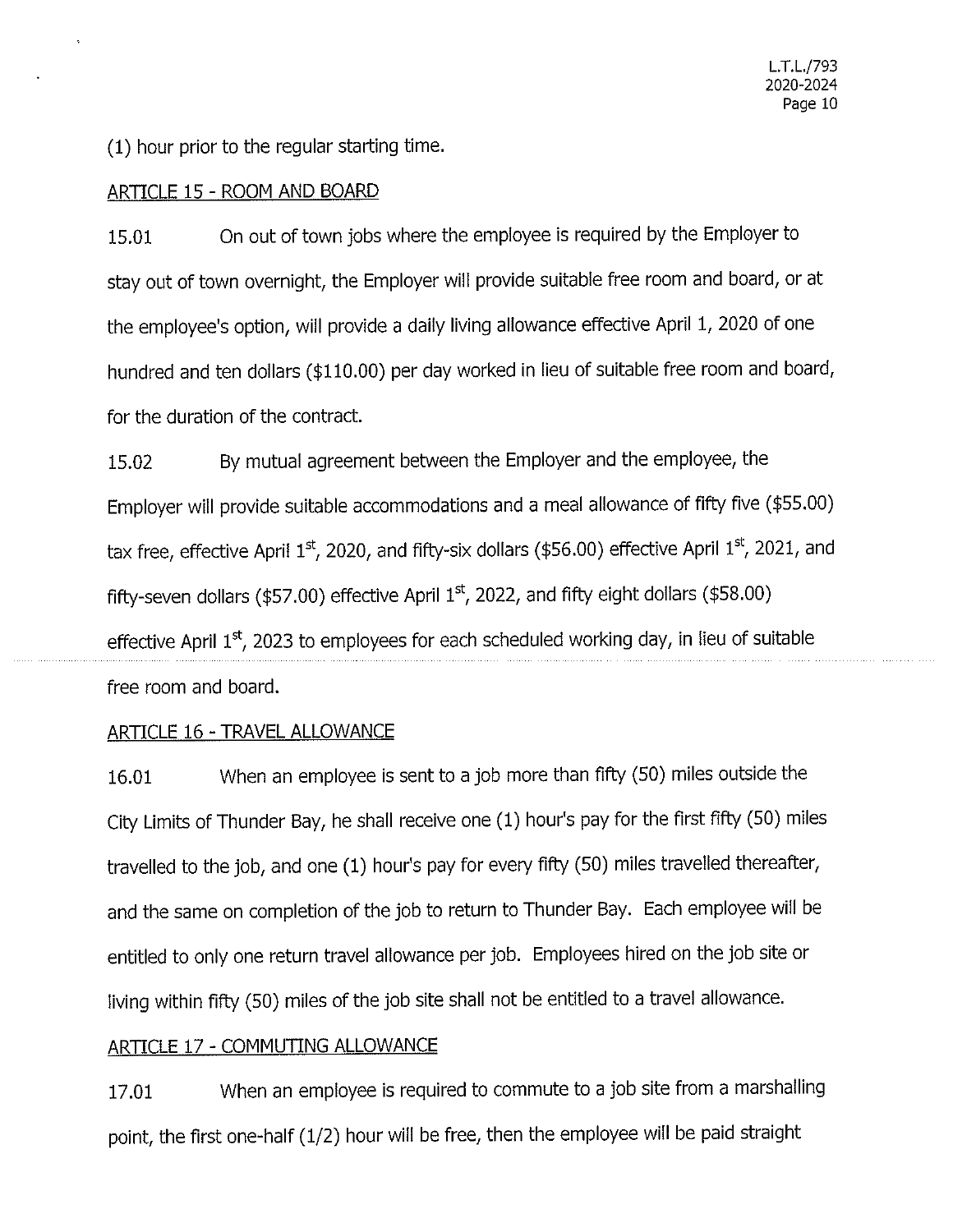time for commuting.

the employee.

#### ARTICLE 18 - HEALTH AND BENEFIT PLAN

18.01 Effective April 1, 2020, the Employer agrees to contribute two dollars and seventy cents (\$2.70) for each hour earned for each employee covered by this Agreement who has accumulated twelve hundred (1200) hours of employment with the Employer, into a Health Benefit Plan. Effective April 1, 2021 the contribution shall increase to two dollars and seventy five cents (\$2.75) and April 1, 2022, the contribution shall increase to two dollars and eighty cents (\$2.80), and April 1, 2023 the contribution shall increase to two dollars and eighty five (\$2.85).

18.02 The qualifying period mentioned above may be waived or reduced at the discretion of the Employer.

18.03 Employees who do not qualify pursuant to the provisions of the above may elect to contribute to the Welfare Plan themselves and the Employer, following receipt of written instruction to such effect from an employee, will, commencing with the month following, reduce that employee's regular basic hourly rate by the current rate of benefits under this Agreement and remit such amounts according to the provisions of the above. 18.04 These monies shall be remitted in accordance with this Agreement and shall be remitted by the 15th day of the month following the month in which the hours have been worked, together with supporting information entered on a Reporting Form as designated by the Trustees of the Plan and at no time shall the monies be paid directly to

18.05 In the event the Employer fails to remit the contributions for the Benefit Plan by the 15th day of the month due, the Trustees may charge interest at the rate of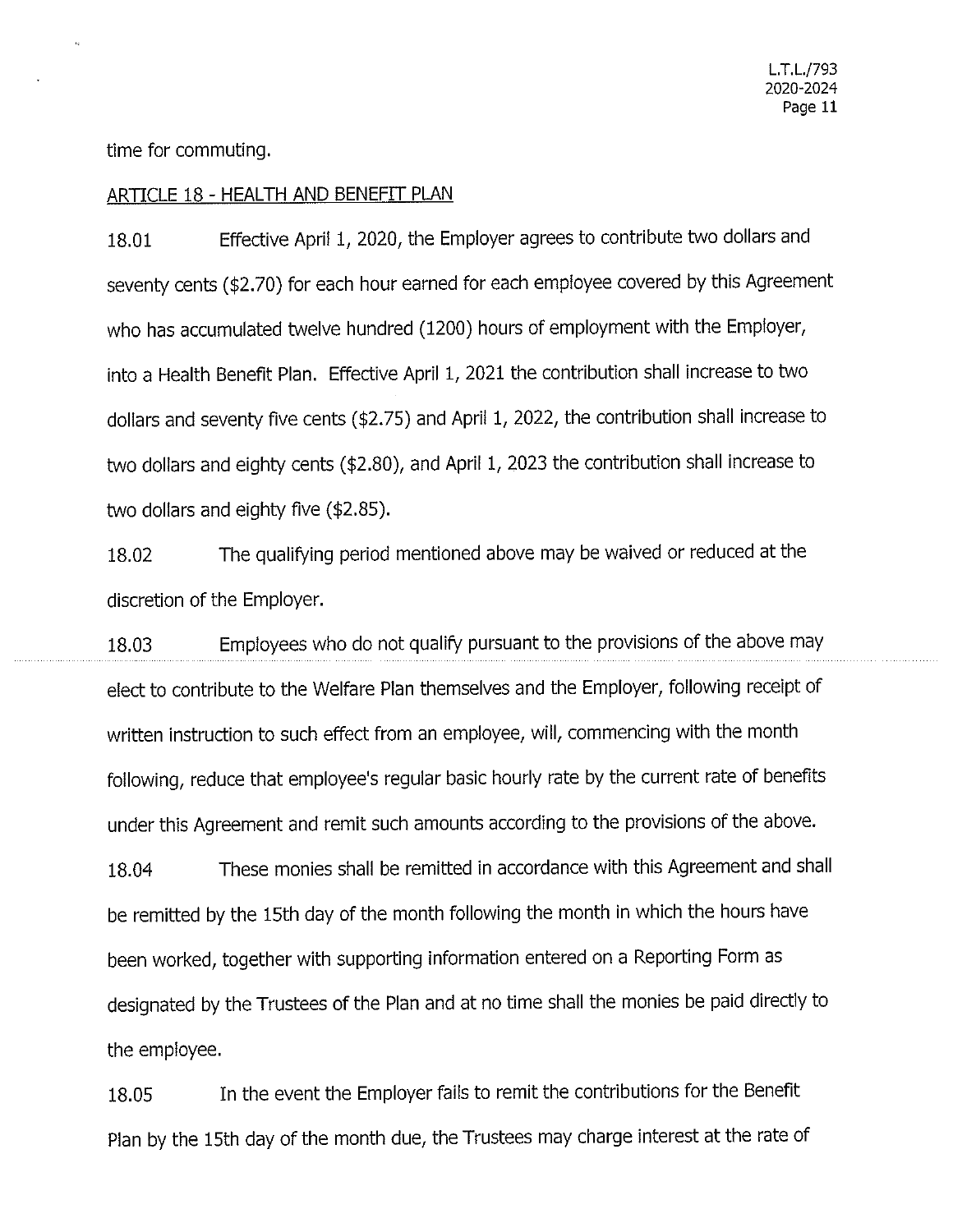1 % per month for any delinquent contributions 30 days in arrears, provided the Employer has received 5 days written notice to correct such delinquency.

18.06 With reasonable cause, the Trustees may request the Employer to submit to them within a stipulated period, a certified audited statement of payroll contributions to these funds for a period from the effective date of this Agreement until the date the audit takes place. Such statements shall reply to the questions submitted to the Employer by the Trustees.

18.07 If the Employer does not submit the certified audited statements as per the above, the Trustees may appoint an independent chartered accountant to enter upon the Employer's premises during the regular business hours to perform an audit of the Employer's records only with respect to the Employer's contributions or deductions to the required employee Benefit Plan.

18.08 Where the Trustees appoint an auditor the cost shall be born by the Plan. 18.09 In the event such audit reveals that the Employer has failed to remit contributions in accordance with the provisions of this Agreement, the Employer shall, within 5 days of receipt of written notice from the Trustees, remit all outstanding contributions along with completed supporting contribution report forms as required by the Plan.

18.10 When the Employer fails to remit all delinquent contributions, the provisions of the above shall apply and the Union, on instructions from the Trustees, shall immediately institute proceedings against the delinquent Employer under the Labour Relations Act of Ontario. All costs of such actions shall be born by the appropriate plan or fund unless otherwise recoverable.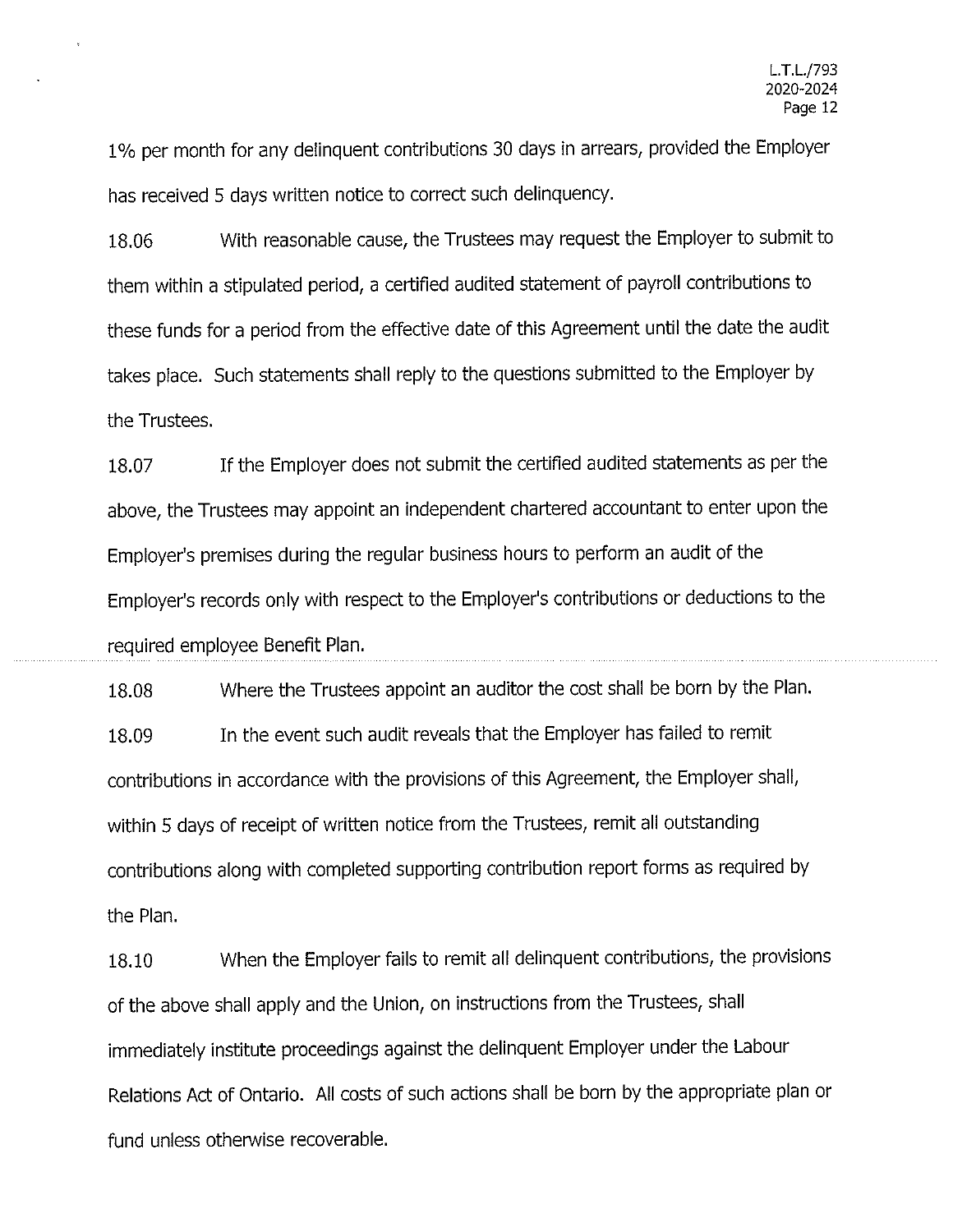18.11 Where the Trustees deem an Employer to be a persistent delinquent in the submission of contributions, they may require the Employer to post a bond or certified cheque not to exceed \$5,000.00 to be held in trust by the Trustees for a period to be determined by the Trustees.

18.12 If an Employer does not have any employees in his employ he shall submit a nil report in accordance with the provisions above.

#### ARTICLE 19 - I.U.O.E. LOCAL 793 TRAINING FUND

19.01 The Union and the Employer agree to maintain and recognize the I.U.O.E. Local 793 Training Trust Fund (Training Fund). The Training Fund shall be jointly trusteed by an equal number of Trustees appointed by Employer organizations and the Union.

19.02 Apprentices shall be indentured to the Training Fund or an Employer and the Training Fund shall have full authority over the training, education and movement of all Apprentices and the Union shall accept as members of the Union all Apprentices who are approved by the Training Fund or an Employer.

19.03 The Training Fund shall be responsible for the training, education and upgrading of all trainees and Operating Engineers.

19.04 a) The Employer shall contribute Ten Cents (0.10¢) per hour to the Training Fund for each hour earned by each employee in his employ, of which Five Cents (0.05¢) shall be contributed to the National Training Fund. These funds shall be submitted with the Pension and Health Fund payments herein provided, for the purpose of developing and implementing of programs at the Local and National levels of the International Union of Operating Engineers.

b) The Employer shall contribute Two Cents (0.02¢) per hour earned, to the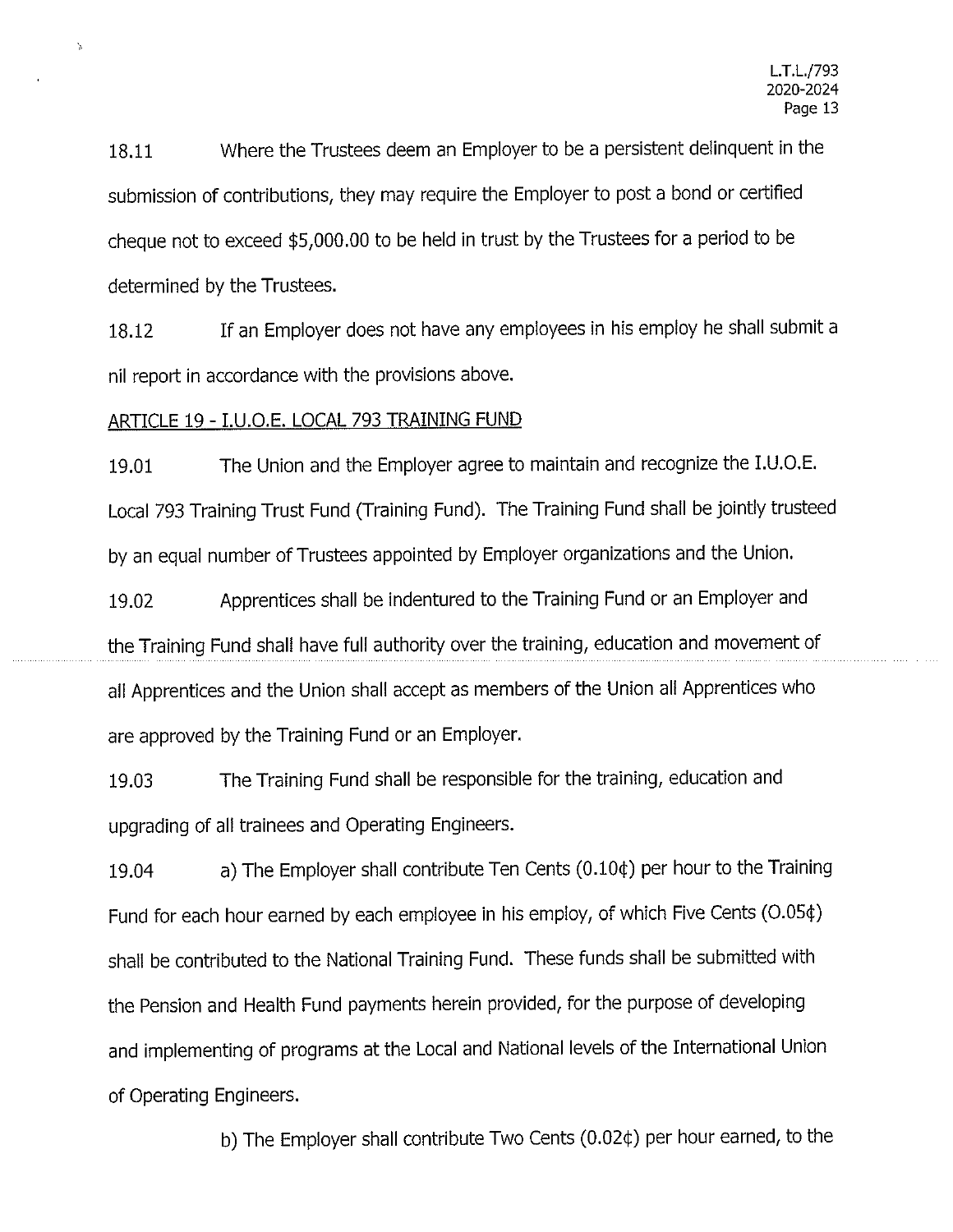Health plan for each employee in his employ, as a Denovo Treatment Centre contribution, to be submitted with the Pension and Health fund payments herein provided.

19.05 a) Apprentices shall be properly registered with the Ministry of Labour and skills development.

b) Indentured Apprentice's wages will be based on Hours of work and applicable training, completed in the respective classification as follows:

| 0-2000 hrs worked    | @70% of current Journey Person rate of pay |
|----------------------|--------------------------------------------|
| 2001-4000 hrs worked | @80% of current Journey Person rate of pay |
| 4001-6000 hrs worked | @90% of current Journey Person rate of pay |

Apprenticeship Graduate/Certified Journeyperson, Payable at 100% rate of pay

### ARTICLE 20 - WAGES AND CLASSIFICATIONS

20.01 Attached to, and forming part of, this Agreement shall be the following schedules: Schedule "A" - being a schedule of wages and classifications in the Districts of

Thunder Bay, Kenora-Patricia, Rainy River and the District of Algoma.

### ARTICLE 21 - MODIFICATION

21.01 If for any reason peculiar to a given job, this Agreement requires amendments, the Union and the Employer shall be entitled to enter into a memorandum to modify certain conditions of this Collective Agreement and any memorandum shall not be construed as a breach of this Agreement.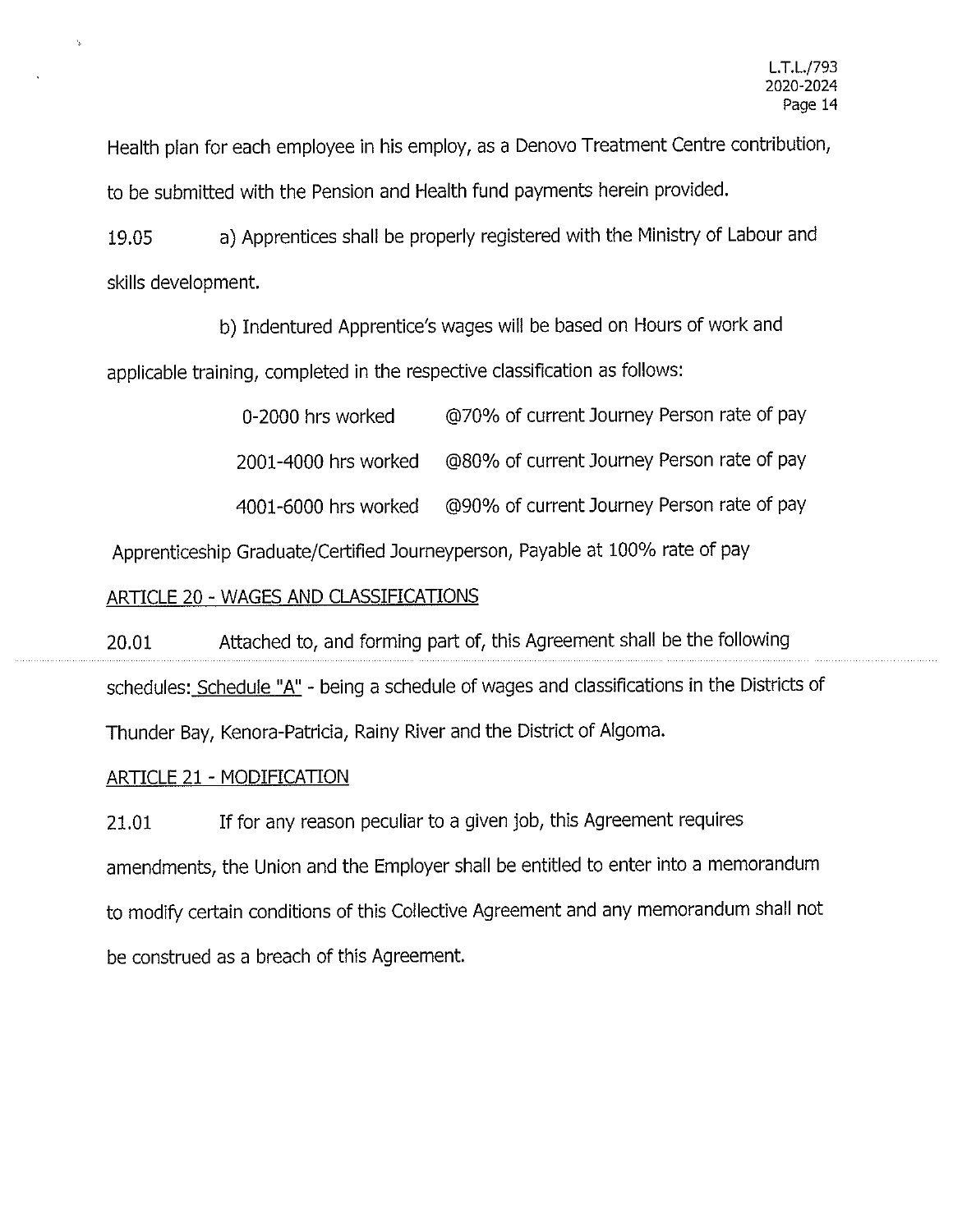### ARTICLE 22 - DURATION OF AGREEMENT

22.01 This Agreement shall be effective from the 1st day of April, 2020, and shall remain in effect until the 31st day of March, 2024.

22.02 Should either party hereto desire to change, add to, amend or terminate this Agreement, that party agrees to give the other party written notice to that effect within ninety (90) days of the termination of this Agreement. Provided that no such written notice is given by either party, this Agreement shall remain in force from year to year.

I *<sup>I</sup>*, t)\_\_ (' \_ --Fr J SIGNED THIS \_ \_\_,\_ \_\_ , -'---\_ DAY OF \_ \_\_\_.. yq; ---11---<' --L;..>....<~=------'---, 20.dQ.

ON BEHALF OF:

L.T.L. CONTRACTING LTD.

Sienature  $1/60/$ (Print Signature)

(Address)

**ON BEHALF OF:** 

**INTERNATIONAL UNION OF ENGINEERS, LOCAL** 793

Michael Gallagher Business Manager TERNATIONAL UNION OF<br>
SINEERS, LOCAL 793<br>
Chael Gallagher Business Manage<br>
Exercision, President<br>
CK Kerr, Treasurer<br>
Q I Churdall

Joe Redshaw, President

Rick Kerr, Treasurer

(Telephone / Fax) **Joe Dowdall** / Vice President

Buan Cl 11/1

Brain Alexander, Recording- Corresponding Secretary

Recommended By: Mark Anttonen Business Representative

L.T.L. Contracting Ltd., 227 Highway 527, Shuniah, Ontario, P7B ON4, Ph.: 807-623-3600/Fax: 807-623-3136.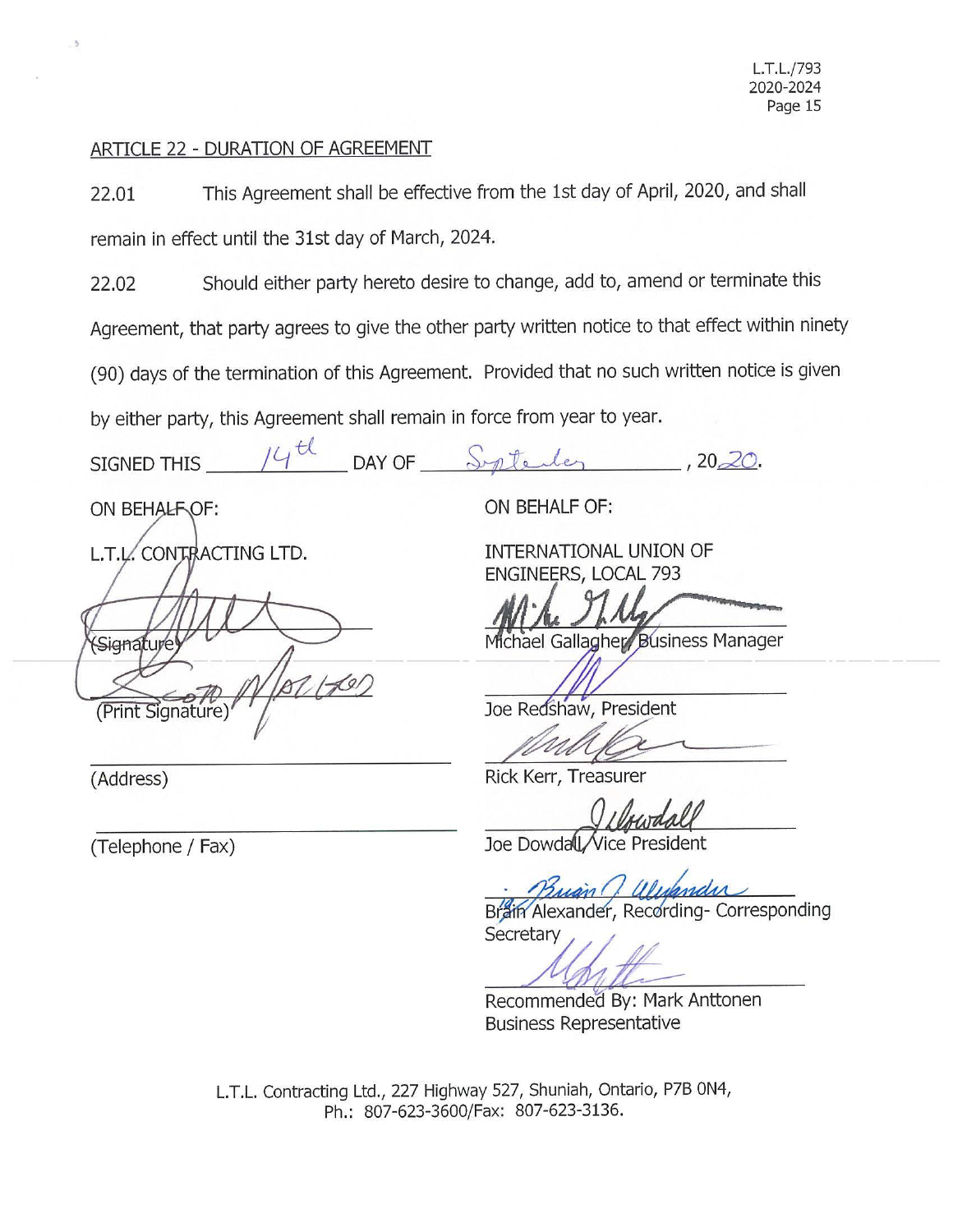## SCHEDULE "A"

The following minimum hourly wage rates shall be in force in the Districts of Thunder Bay, Kenora, Kenora-Patricia, Rainy River and Algoma from the dates shown:

| <b>Effective</b> | Wage    | <b>VP</b> | Benefit | Total   |
|------------------|---------|-----------|---------|---------|
| April 1, 2020    | \$27.41 | \$2.47    | \$2.70  | \$32.58 |
| April 1, 2021    | \$27.81 | \$2.50    | \$2.75  | \$33.06 |
| April 1, 2022    | \$28.23 | \$2.55    | \$2.80  | \$33.58 |
| April 1, 2023    | \$28.80 | \$2.59    | \$2.85  | \$33.24 |

Classification  $# 1 -$  Working Foreman

Classification # 2 - Engineers operating, Cranes, Clams, Shovels, Draglines, Gradalls, Track Excavators 75,000 lbs. and over, Dozers D8 size and over, Loaders 980 Size and over and similar equipment

| Effective     |                  | Wage    | VP     | <b>Benefit</b> | Total   |
|---------------|------------------|---------|--------|----------------|---------|
| April 1, 2020 |                  | \$25.80 | \$2.32 | \$2.70         | \$30.82 |
|               | Under 1200 hours | \$24.27 | \$2.18 | 0              | \$26.45 |
| April 1, 2021 |                  | \$26.19 | \$2.36 | \$2.75         | \$31.30 |
|               | Under 1200 hours | \$24.63 | \$2.22 | 0              | \$26.85 |
| April 1, 2022 |                  | \$26.58 | \$2.39 | \$2.80         | \$31.77 |
|               | Under 1200 hours | \$25.00 | \$2.25 | 0              | \$27.25 |
| April 1, 2023 |                  | \$27.11 | \$2.44 | \$2.85         | \$32.40 |
|               | Under 1200 hours | \$25.50 | \$2.29 | n              | \$27.79 |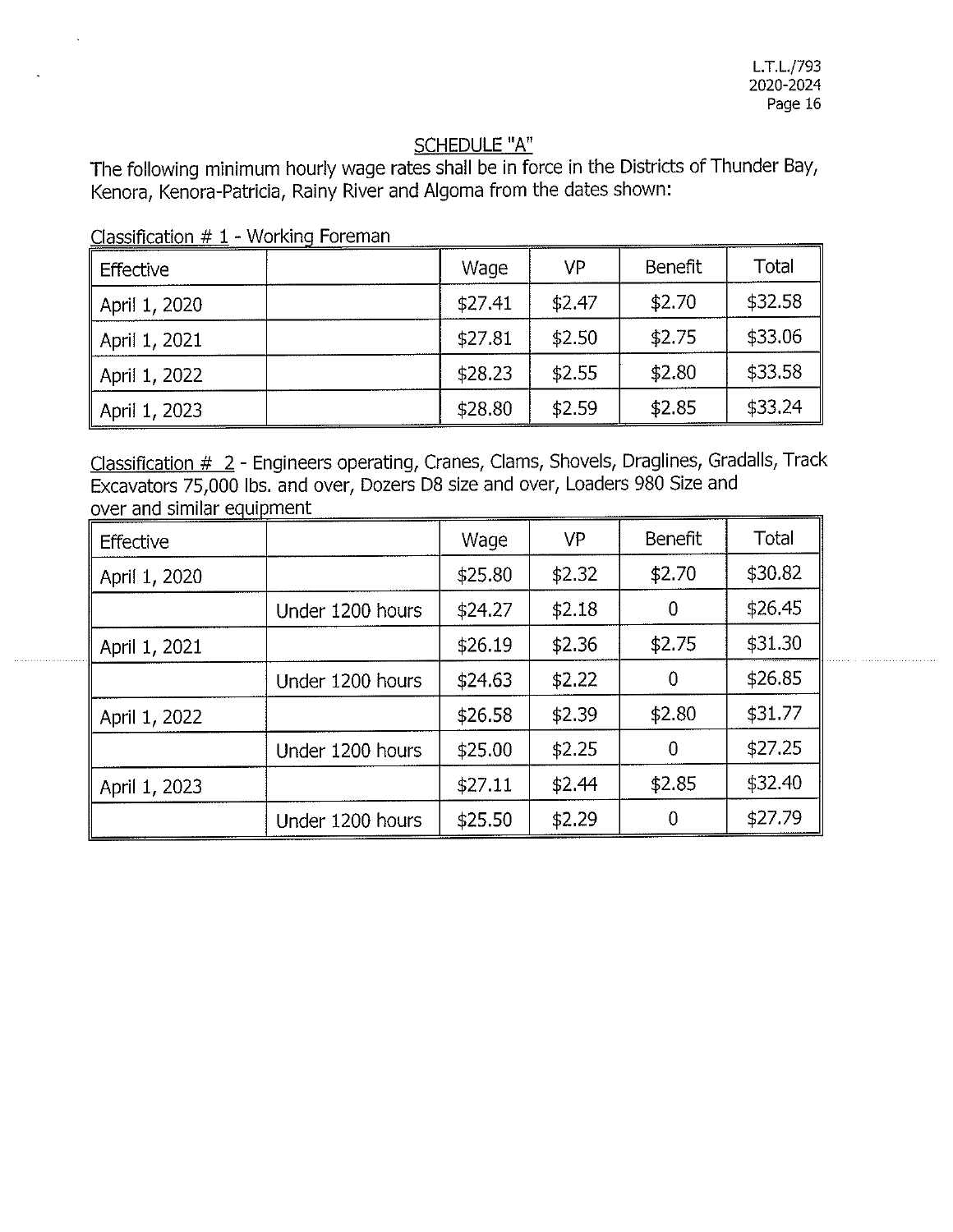# SCHEDULE "A"

The following minimum hourly wage rates shall be in force in the Districts of Thunder Bay, Kenora, Kenora-Patricia, Rainy River and Algoma from the dates shown:

| Classification $\#$ 3 - Grader Operators Type "A", Tack Excavators 50,000 lbs. to 74,999 |  |
|------------------------------------------------------------------------------------------|--|
| lbs., Dozers D6 & D7 size, Loaders 970 to 966 size and similar equipment                 |  |

| Effective     |                  | Wage    | VP     | <b>Benefit</b> | Total   |
|---------------|------------------|---------|--------|----------------|---------|
| April 1, 2020 |                  | \$24.98 | \$2.25 | \$2.70         | \$29.93 |
|               | Under 1200 hours | \$23.40 | \$2.11 | 0              | \$25.51 |
| April 1, 2021 |                  | \$25.35 | \$2.28 | \$2.75         | \$30.38 |
|               | Under 1200 hours | \$23.75 | \$2.14 | 0              | \$25.89 |
| April 1, 2022 |                  | \$25.73 | \$2.32 | \$2.80         | \$30.85 |
|               | Under 1200 hours | \$24.11 | \$2.17 | 0              | \$26.28 |
| April 1, 2023 |                  | \$26.25 | \$2.36 | \$2.85         | \$31.46 |
|               | Under 1200 hours | \$24.59 | \$2.21 | 0              | \$26.80 |

Classification # 4 - Grader Operators Type "B", Off-highway Vehicles, Track Excavators 25,000 to 49,999 Lbs., Loaders under 966 size, Dozers D3 to D5 and similar equipment

| Effective     |                  | Wage    | <b>VP</b> | Benefit        | <b>Total</b> |
|---------------|------------------|---------|-----------|----------------|--------------|
| April 1, 2020 |                  | \$24.08 | \$2.17    | \$2.70         | \$28.95      |
|               | Under 1200 hours | \$22.55 | \$2.01    | $\bf{0}$       | \$24.56      |
| April 1, 2021 |                  | \$24.44 | \$2.20    | \$2.75         | \$29.39      |
|               | Under 1200 hours | \$22.89 | \$2.04    | $\overline{0}$ | \$24.93      |
| April 1, 2022 |                  | \$24.81 | \$2.23    | \$2.80         | \$29.84      |
|               | Under 1200 hours | \$23.23 | \$2.07    | 0              | \$25.30      |
| April 1, 2023 |                  | \$25.31 | \$2.28    | \$2.85         | \$30.44      |
|               | Under 1200 hours | \$23.70 | \$2.11    | 0              | \$25.81      |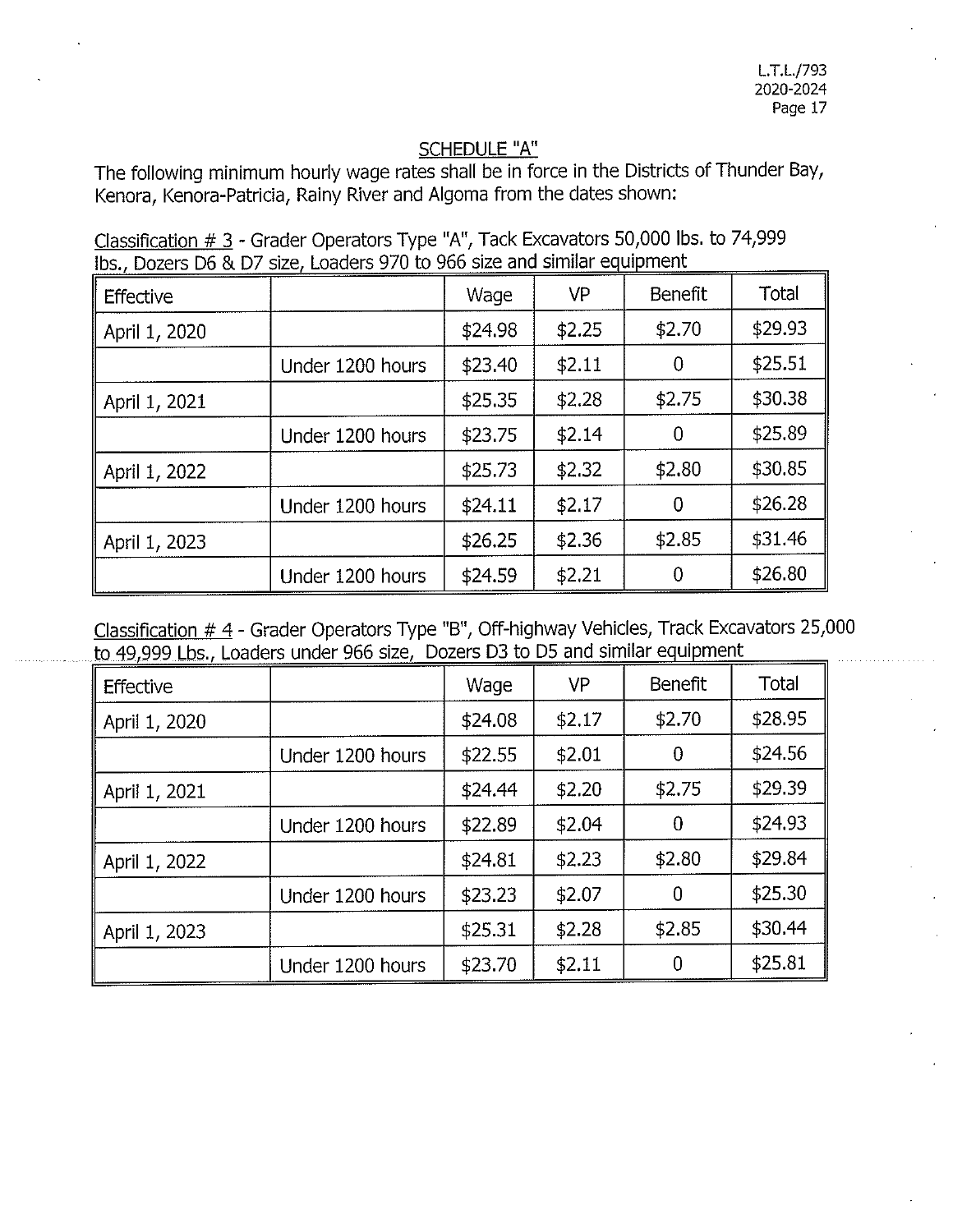The following minimum hourly wage rates shall be in force in the Districts of Thunder Bay, Kenora, Kenora-Patricia, Rainy River and Algoma from the dates shown:

Classification  $# 5$  - Rollers, Mini-excavators, Walk Behind Trenchers, Farm Tractors with Attachments, Track Excavators 24,999 lbs. and smaller, Loaders 2 cu. Yards and smaller, Tractor Loader Backhoes, Skid Steer Loaders and similar equipment

| Effective     |                  | Wage    | VP     | Benefit        | Total   |
|---------------|------------------|---------|--------|----------------|---------|
| April 1, 2020 |                  | \$20.63 | \$1.86 | \$2.70         | \$25.19 |
|               | Under 1200 hours | \$19.09 | \$1.72 | 0              | \$20.81 |
| April 1, 2021 |                  | \$20.94 | \$1.88 | \$2.75         | \$25.57 |
|               | Under 1200 hours | \$19.38 | \$1.74 | $\overline{0}$ | \$21.12 |
| April 1, 2022 |                  | \$21.25 | \$1.91 | \$2.80         | \$25.96 |
|               | Under 1200 hours | \$19.67 | \$1.77 | 0              | \$21.44 |
| April 1, 2023 |                  | \$21.67 | \$1.95 | \$2.85         | \$26.47 |
|               | Under 1200 hours | \$20.06 | \$1.81 | 0              | \$21.87 |

| Classification # 6 - Fully Qualified Mechanic or Welder, Instrumentman |
|------------------------------------------------------------------------|
|------------------------------------------------------------------------|

| Effective     |                  | Wage    | VP     | Benefit | Total   |
|---------------|------------------|---------|--------|---------|---------|
| April 1, 2020 |                  | \$23.20 | \$2.09 | \$2.70  | \$27.99 |
|               | Under 1200 hours | \$21.67 | \$1.95 | 0       | \$23.62 |
| April 1, 2021 |                  | \$23.55 | \$2.12 | \$2.75  | \$28.42 |
|               | Under 1200 hours | \$22.00 | \$1.98 | 0       | \$23.98 |
| April 1, 2022 |                  | \$23.90 | \$2.15 | \$2.80  | \$28.55 |
|               | Under 1200 hours | \$22.33 | \$2.01 | 0       | \$24.34 |
| April 1, 2023 |                  | \$24.38 | \$2.19 | \$2.85  | \$29.42 |
|               | Under 1200 hours | \$22.77 | \$2.05 | 0       | \$24.82 |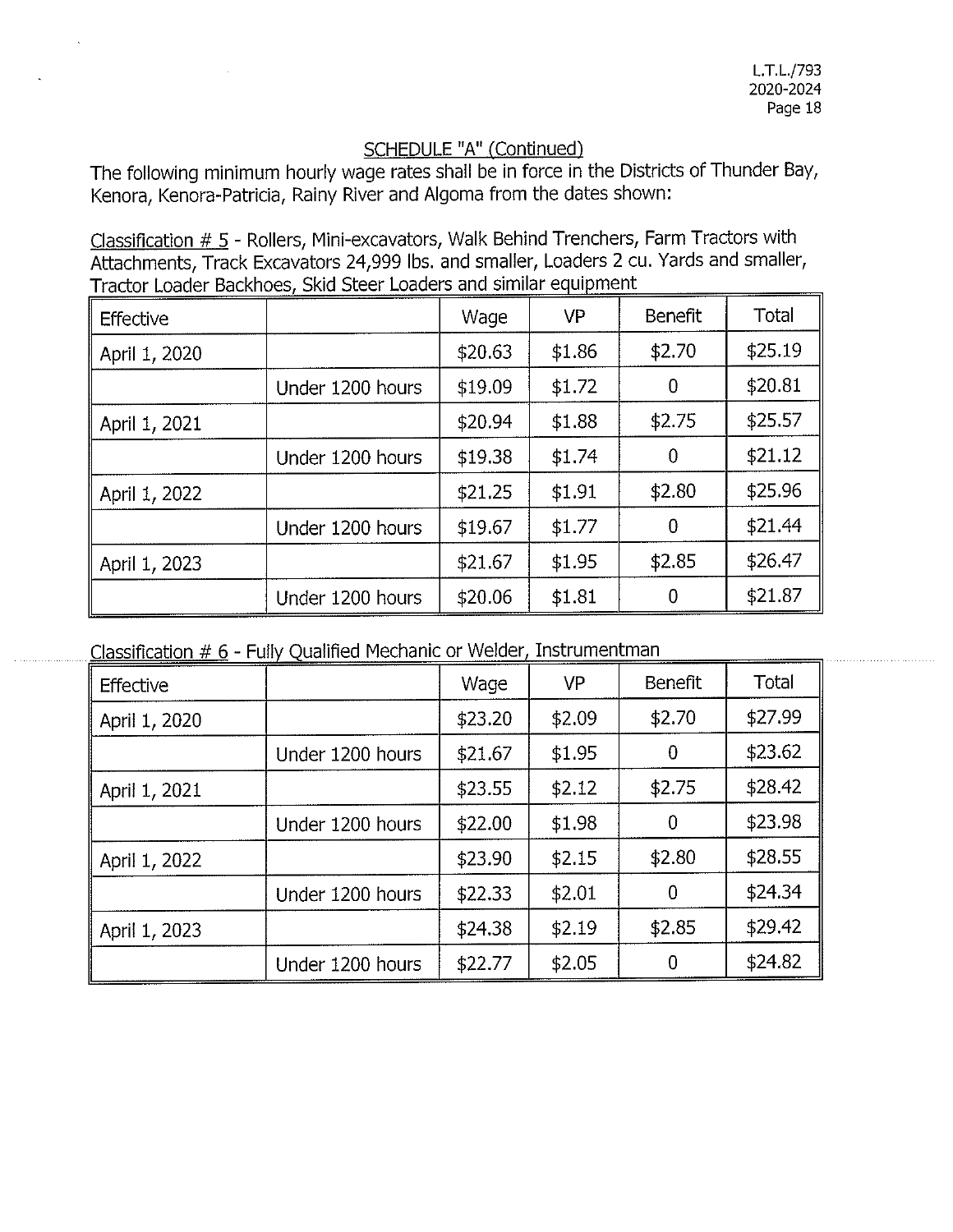The following minimum hourly wage rates shall be in force in the Districts of Thunder Bay, Kenora, Kenora-Patricia, Rainy River and Algoma from the dates shown:

| Effective     |                  | Wage    | VP     | Benefit | Total   |
|---------------|------------------|---------|--------|---------|---------|
| April 1, 2020 |                  | \$21.50 | \$1.94 | \$2.70  | \$26.14 |
|               | Under 1200 hours | \$19.92 | \$1.79 | 0       | \$21.71 |
| April 1, 2021 |                  | \$21.82 | \$1.96 | \$2.75  | \$26.53 |
|               | Under 1200 hours | \$20.22 | \$1.82 | 0       | \$22.04 |
| April 1, 2022 |                  | \$22.15 | \$1.99 | \$2.80  | \$26.94 |
|               | Under 1200 hours | \$20.52 | \$1.85 | 0       | \$22.37 |
| April 1, 2023 |                  | \$22.59 | \$2.03 | \$2.85  | \$27.47 |
|               | Under 1200 hours | \$20.94 | \$1.87 | 0       | \$22.81 |

Classification  $# 7$  – Mechanic, Welder (Class "B")

Classification # 8 - Service Truck Water Truck *<sup>I</sup>*

| Effective     |                  | Wage    | VP     | <b>Benefit</b> | Total   |
|---------------|------------------|---------|--------|----------------|---------|
| April 1, 2020 |                  | \$19.73 | \$1.78 | \$2.70         | \$24.21 |
|               | Under 1200 hours | \$18.29 | \$1.65 | $\theta$       | \$19.94 |
| April 1, 2021 |                  | \$20.03 | \$1.80 | \$2.75         | \$24.58 |
|               | Under 1200 hours | \$18.56 | \$1.67 | 0              | \$20.23 |
| April 1, 2022 |                  | \$20.33 | \$1.83 | \$2.80         | \$24.96 |
|               | Under 1200 hours | \$18.84 | \$1.70 | 0              | \$20.54 |
| April 1, 2023 |                  | \$20.74 | \$1.87 | \$2.85         | \$25.46 |
|               | Under 1200 hours | \$19.22 | \$1.73 | 0              | \$20.95 |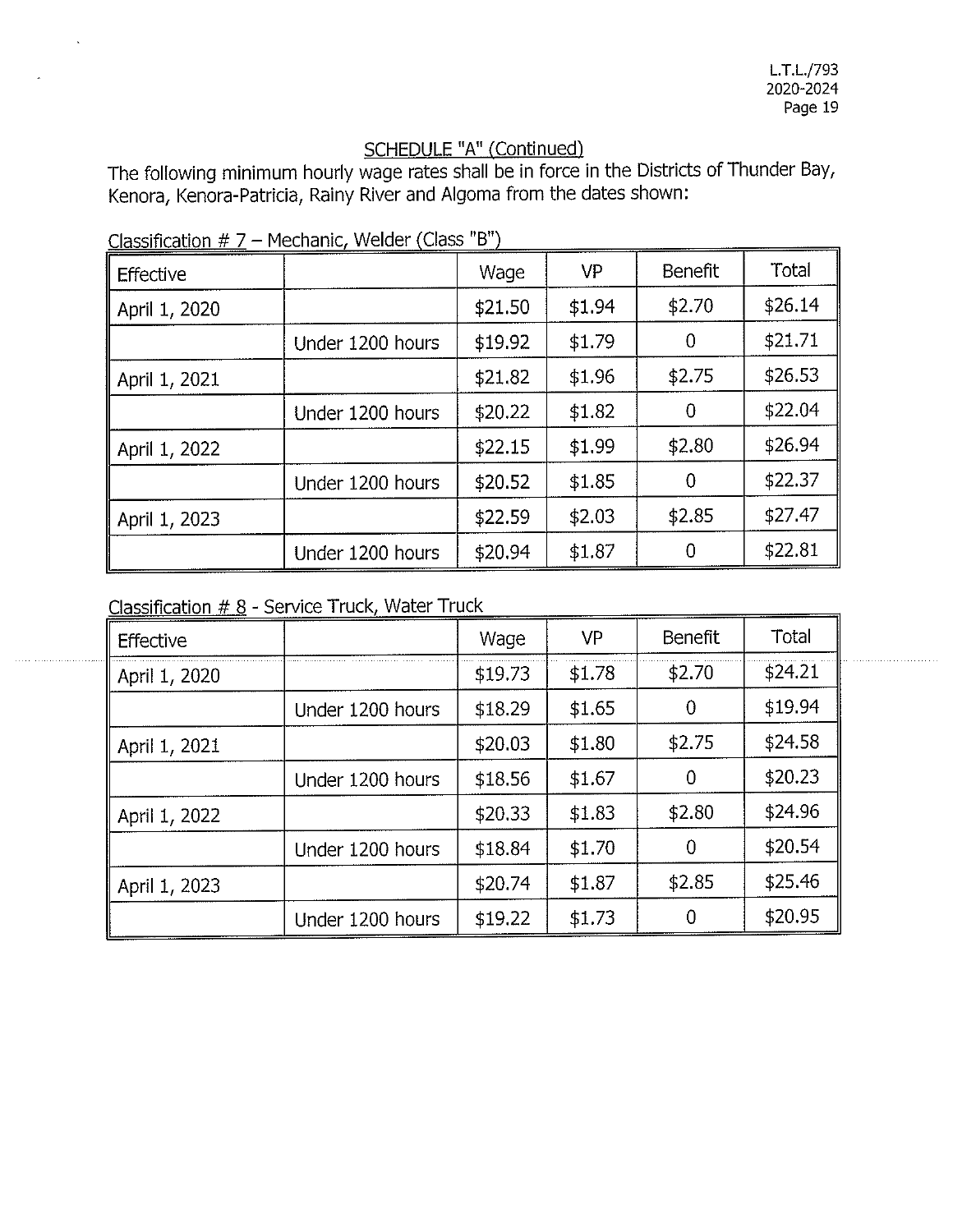The following minimum hourly wage rates shall be in force in the Districts of Thunder Bay, Kenora, Kenora-Patricia, Rainy River and Algoma from the dates shown:

| Effective     |                  | Wage    | <b>VP</b> | Benefit | Total   |
|---------------|------------------|---------|-----------|---------|---------|
| April 1, 2020 |                  | \$21.37 | \$1.92    | \$2.70  | \$25.99 |
|               | Under 1200 hours | \$19.79 | \$1.78    | 0       | \$21.57 |
| April 1, 2021 |                  | \$21.69 | \$1.95    | \$2.75  | \$26.39 |
|               | Under 1200 hours | \$20.09 | \$1.81    | 0       | \$21.90 |
| April 1, 2022 |                  | \$22.02 | \$1.98    | \$2.80  | \$26.80 |
|               | Under 1200 hours | \$20.39 | \$1.84    | 0       | \$22.23 |
| April 1, 2023 |                  | \$22.46 | \$2.02    | \$2.85  | \$27.33 |
|               | Under 1200 hours | \$20.80 | \$1.87    | 0       | \$22.67 |

Classification  $# 9$  - Skilled Labourer (Pipelayer), Air Track

Classification #10 - Float Driver, Dump Trailer, Vac Truck Operator

| Effective     |                  | Wage    | VP     | Benefit | Total   |
|---------------|------------------|---------|--------|---------|---------|
| April 1, 2020 |                  | \$22.35 | \$2.01 | \$2.70  | \$27.06 |
|               | Under 1200 hours | \$20.82 | \$1.87 | 0       | \$22.69 |
| April 1, 2021 |                  | \$22.68 | \$2.04 | \$2.75  | \$27.47 |
|               | Under 1200 hours | \$21.13 | \$1.90 | 0       | \$23.03 |
| April 1, 2022 |                  | \$23.02 | \$2.07 | \$2.80  | \$27.89 |
|               | Under 1200 hours | \$21.45 | \$1.93 | 0       | \$23.38 |
| April 1, 2023 |                  | \$23.48 | \$2.11 | \$2.85  | \$28.44 |
|               | Under 1200 hours | \$21.87 | \$1.97 | 0       | \$23.84 |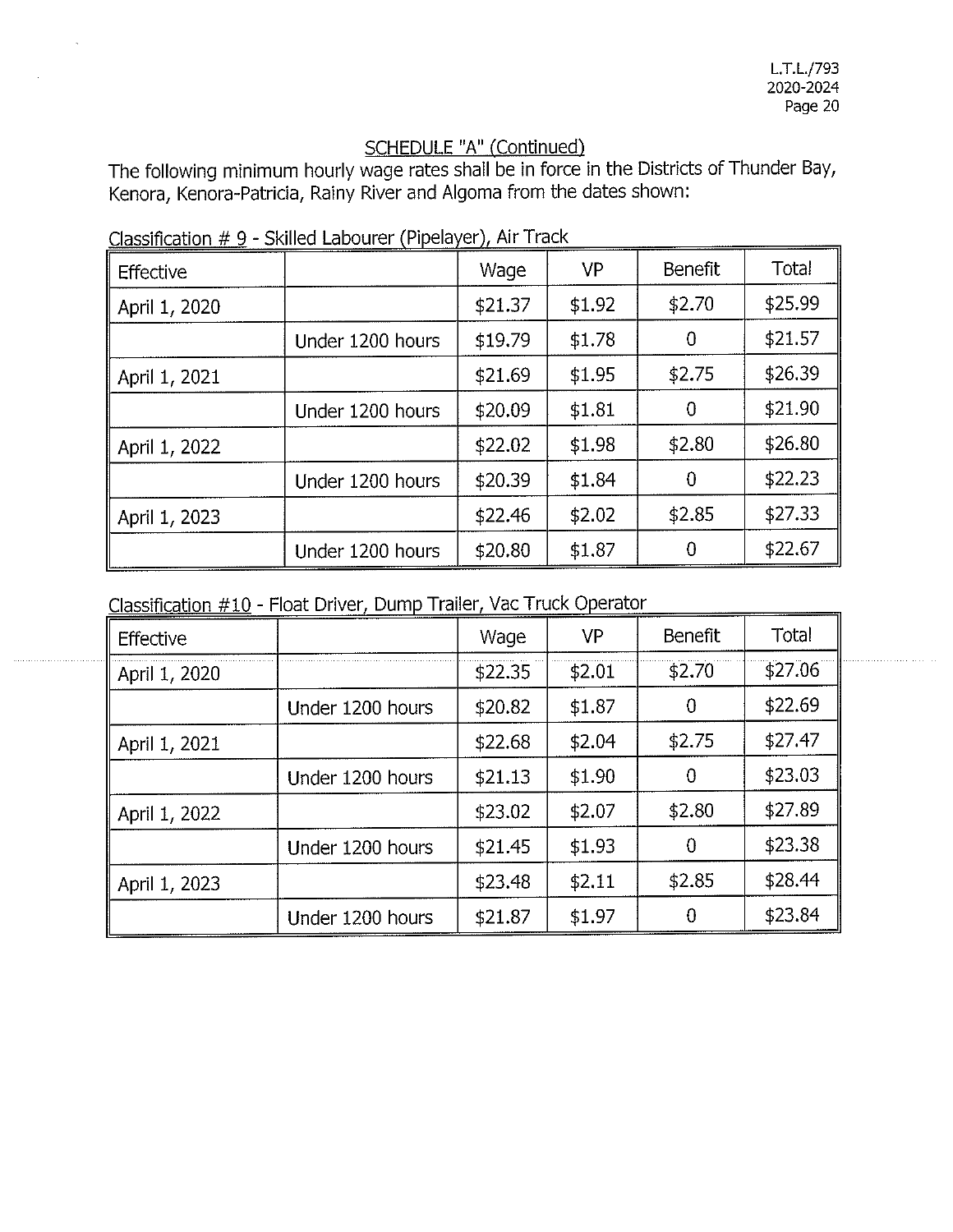The following minimum hourly wage rates shall be in force in the Districts of Thunder Bay, Kenora, Kenora-Patricia, Rainy River and Algoma from the dates shown:

| Effective     |                  | Wage    | <b>VP</b> | Benefit | <b>Total</b> |
|---------------|------------------|---------|-----------|---------|--------------|
| April 1, 2020 |                  | \$20.93 | \$1.88    | \$2.70  | \$25.51      |
|               | Under 1200 hours | \$19.79 | \$1.78    | 0       | \$21.57      |
| April 1, 2021 |                  | \$21.24 | \$1.91    | \$2.75  | \$25.90      |
|               | Under 1200 hours | \$20.08 | \$1.81    | 0       | \$21.89      |
| April 1, 2022 |                  | \$21.56 | \$1.94    | \$2.80  | \$26.30      |
|               | Under 1200 hours | \$20.38 | \$1.83    | 0       | \$22.21      |
| April 1, 2023 |                  | \$21.99 | \$1.98    | \$2.85  | \$26.82      |
|               | Under 1200 hours | \$20.79 | \$1.87    | 0       | \$22.66      |

Classification  $#11$  - Tandem or Triaxle Dump & Boom Truck 8 tonnes and smaller

Classification #12 - General Labourer

| <b>Effective</b> |                  | Wage    | <b>VP</b> | Benefit | Total   |
|------------------|------------------|---------|-----------|---------|---------|
| April 1, 2020    |                  | \$18.06 | \$1.63    | \$2.70  | \$22.39 |
|                  | Under 1200 hours | \$16.52 | \$1.48    | 0       | \$18.00 |
| April 1, 2021    |                  | \$18.33 | \$1.65    | \$2.75  | \$22.73 |
|                  | Under 1200 hours | \$16.77 | \$1.51    | 0       | \$18.29 |
| April 1, 2022    |                  | \$18.60 | \$1.67    | \$2.80  | \$23.07 |
|                  | Under 1200 hours | \$17.02 | \$1.53    | 0       | \$18.55 |
| April 1, 2023    |                  | \$18.97 | \$1.71    | \$2.85  | \$23.53 |
|                  | Under 1200 hours | \$17.36 | \$1.56    |         | \$18.92 |